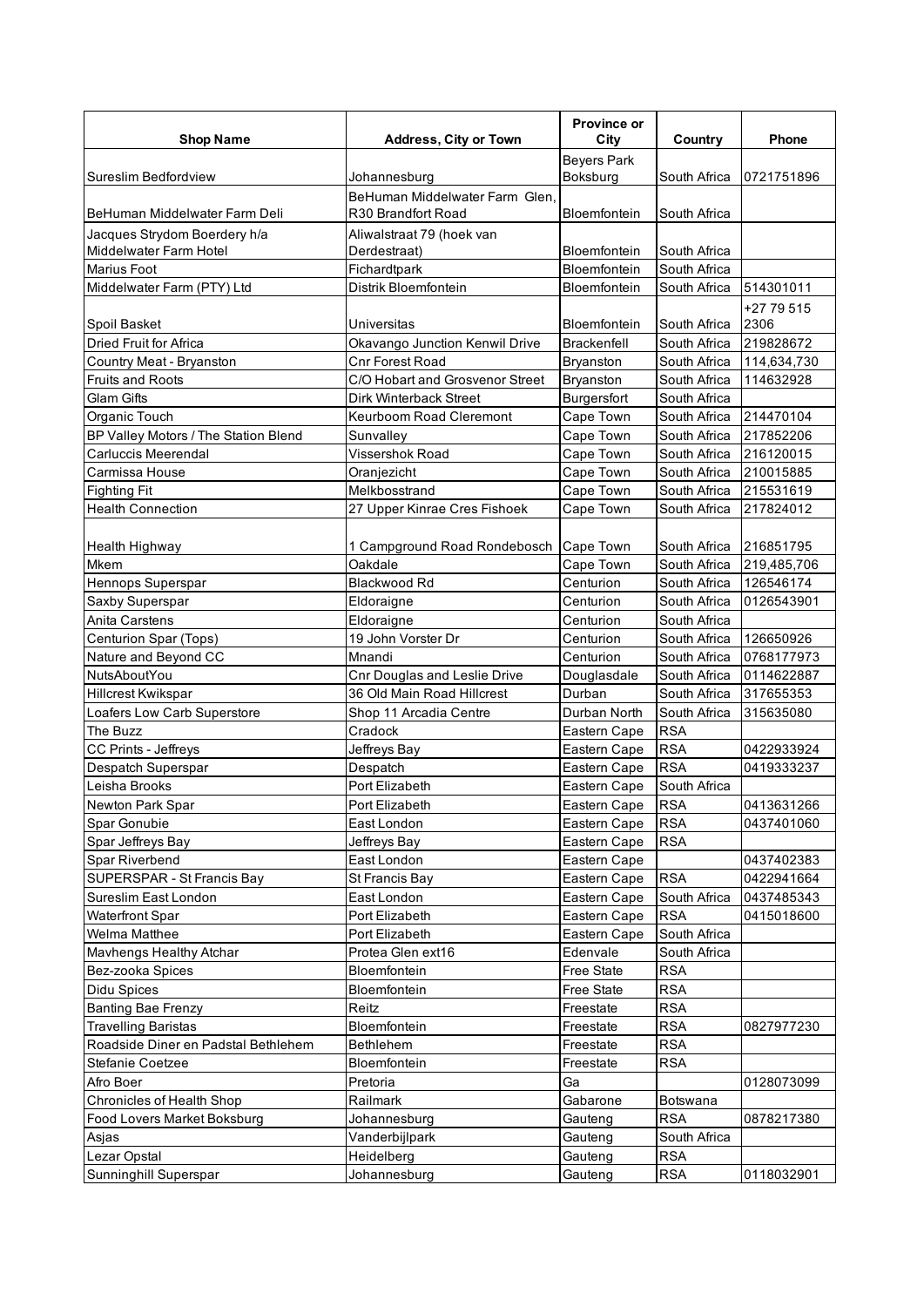| Impala Fruit and Flowers               | Johannesburg        | Gauteng | South Africa | 0117885613                 |
|----------------------------------------|---------------------|---------|--------------|----------------------------|
| <b>Parkrand Superspar</b>              | Johannesburg        | Gauteng | <b>RSA</b>   | 0119133468                 |
| Lulu Local                             | Johannesburg        | Gauteng | South Africa |                            |
| Pharma Valu Queenswood                 | Pretoria            | Gauteng | <b>RSA</b>   | 0123336080                 |
| Palm Court Superspar                   | Johannesburg        | Gauteng | <b>RSA</b>   | 0114755317                 |
| Menlo Superspar                        | Pretoria            | Gauteng | <b>RSA</b>   | 0124606255                 |
| Fresh Earth Food Store - Delta Central |                     |         |              |                            |
| <b>Shopping Center</b>                 | Johannesburg        | Gauteng | <b>RSA</b>   | 0116464404                 |
| <b>Bedfordview Spar</b>                | Johannesburg        | Gauteng | <b>RSA</b>   | 011 450 1474               |
| Sutherland Spar                        | Pretoria            | Gauteng | <b>RSA</b>   | 0126543206                 |
| Super A Norwood Spar                   | Johannesburg        | Gauteng | <b>RSA</b>   | 0114831229                 |
| Fresh Earth Food Store - Emmarentia    | Johannesburg        | Gauteng | <b>RSA</b>   | 0116464404                 |
| <b>Lyttleton Spar</b>                  | Pretoria            | Gauteng | <b>RSA</b>   | 0126643686                 |
| Sureslim Sandton                       | Sandton             | Gauteng | <b>RSA</b>   | 0117840499                 |
| Dekadent                               | <b>Kempton Park</b> | Gauteng | South Africa |                            |
| Meyersdal Superspar                    | Alberton            | Gauteng | <b>RSA</b>   | 0118671515                 |
| Pharma Valu Menlo Park                 | Pretoria            | Gauteng | <b>RSA</b>   | 0124607226                 |
| <b>Model Bottle Store</b>              | Meyerton            | Gauteng | <b>RSA</b>   |                            |
| Banting with Lattie                    | Pretoria            | Gauteng | <b>RSA</b>   |                            |
| Aletta Szalay                          | Johannesburg        | Gauteng | <b>RSA</b>   |                            |
| Applause Goods Pty (Ltd)               | Johannesburg        | Gauteng | South Africa |                            |
| Bel Air Superspar                      | Johannesburg        | Gauteng | <b>RSA</b>   | 011 462 3863               |
| BioTherm Energy (Pty) Ltd              | Johannesburg        | Gauteng | South Africa | 0113674645                 |
| <b>Boneshaker Craft Spirits</b>        | Pretoria            | Gauteng | <b>RSA</b>   |                            |
| CDE Pharmacy Pty Ltd                   | Johannesburg        | Gauteng | <b>RSA</b>   |                            |
| <b>Chantalle Diedericks</b>            | Johannesburg        | Gauteng | <b>RSA</b>   |                            |
| Christa                                | Johannesburg        | Gauteng | South Africa | 011 726 8014               |
| Debbie Muir                            | Kempton Park        | Gauteng | <b>RSA</b>   |                            |
| Elimika Industrial Psychologist        | Pretoria            | Gauteng | South Africa |                            |
| Foodlovers Market Sunward Park         | Johannesburg        | Gauteng | <b>RSA</b>   | 0119133407                 |
| Glen Acres Superspar                   | Kempton Park        | Gauteng | <b>RSA</b>   | 0113914341                 |
| Gordon Road Superspar                  | Johannesubrg        | Gauteng | <b>RSA</b>   | 0116732558                 |
| Groenkloof Kwikspar                    | Pretoria            | Gauteng | <b>RSA</b>   | 0123465555                 |
| Hamper World (Pty) Ltd                 | Johannesburg        | Gauteng | <b>RSA</b>   | 010 020 7851               |
| <b>Hanrimed Apteek</b>                 | <b>Brakpan</b>      | Gauteng | South Africa | 0117409450                 |
| <b>Healthworks</b>                     | Johannesburg        | Gauteng | South Africa |                            |
| iLog Systems                           | Boksburg            | Gauteng | <b>RSA</b>   |                            |
| Irene Farm Shop and Deli               | Pretoria            | Gauteng |              | South Africa 1012 667 4822 |
| Karaglen Superspar                     | Johannesburg        | Gauteng | <b>RSA</b>   |                            |
| Lea Barret                             | Johannesburg        | Gauteng | South Africa |                            |
| Low-Carb Haven                         | Centurion           | Gauteng | South Africa |                            |
| Marike Steenkamp                       | Pretoria            | Gauteng | <b>RSA</b>   |                            |
| Maritza Coetzee                        |                     | Gauteng | <b>RSA</b>   |                            |
| MAYS CHEMIST MELVILLE                  | Johannesburg        | Gauteng | <b>RSA</b>   |                            |
|                                        |                     |         |              | +27 72 309                 |
| Me Mynie Swanepoel                     | Vereeniging         | Gauteng | South Africa | 2762                       |
| Mickyle du Preez                       | Germiston           | Gauteng | <b>RSA</b>   |                            |
| Midstream Ridge Spar                   | Midstream           | Gauteng | <b>RSA</b>   | 0129454050                 |
| Midstream Superspar                    | Midrand             | Gauteng | <b>RSA</b>   | 0126643686                 |
| <b>Myrrh Ministries</b>                | Pretoria            | Gauteng | South Africa |                            |
| Nadine Boschoff                        | Pretoria            | Gauteng | <b>RSA</b>   |                            |
| Nadine Boshoff                         | Pretoria            | Gauteng | South Africa |                            |
| Northwold Superspar                    | Johannesburg        | Gauteng | <b>RSA</b>   | 0117928088                 |
| Off the Gluten Path                    | Pretoria            | Gauteng | <b>RSA</b>   |                            |
| Parkrand Tops                          | Johannesburg        | Gauteng | <b>RSA</b>   | 0118963217                 |
| Protea Impex (Pty) Ltd                 | Pretoria            | Gauteng | South Africa |                            |
| Quake Health                           | Johannesburg        | Gauteng | <b>RSA</b>   | 0113916970                 |
| Queenswood Superspar                   | Pretoria            | Gauteng | <b>RSA</b>   |                            |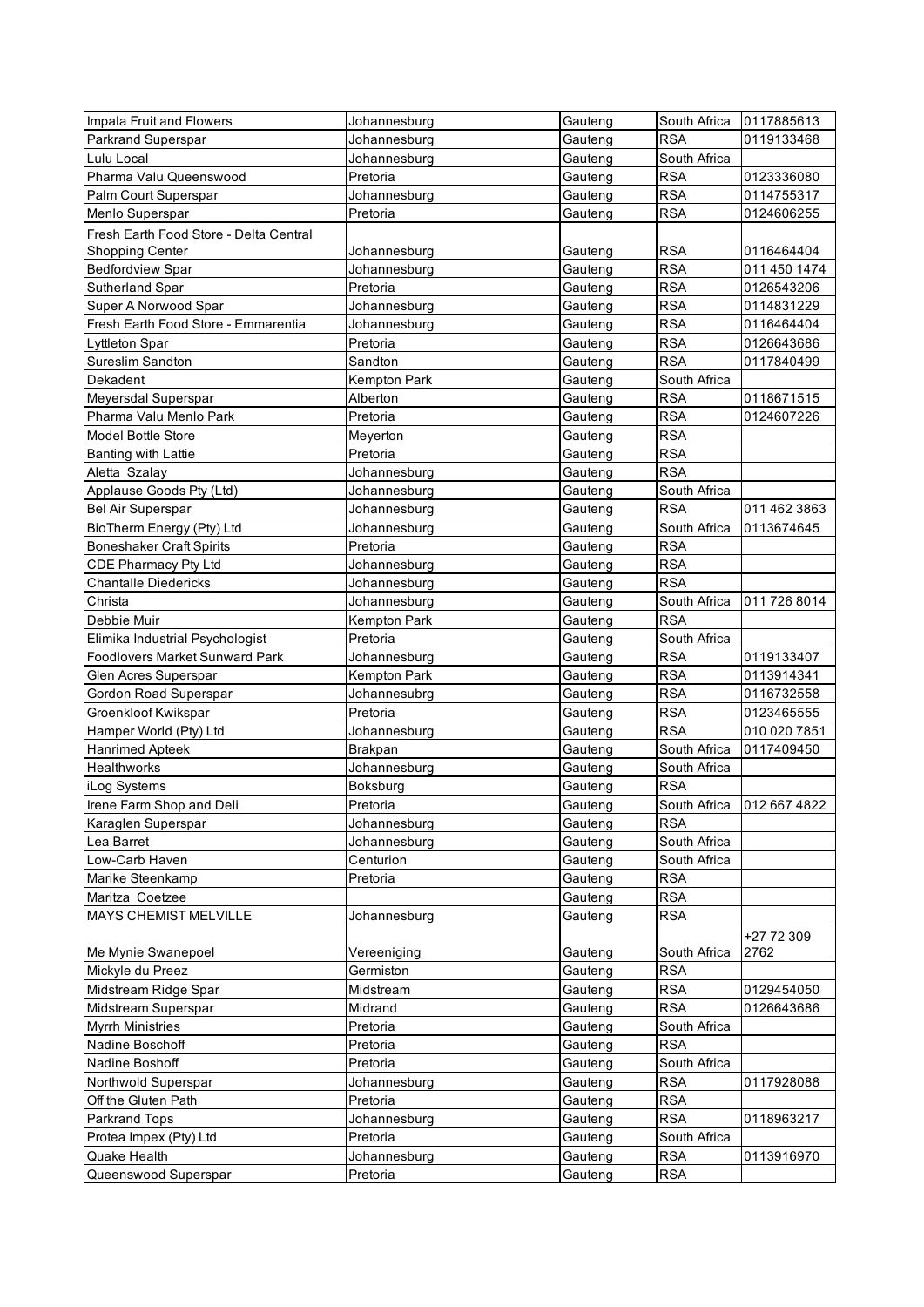| Rivonia Crossing Superspar                | Johannesburg                                    | Gauteng                              | <b>RSA</b>   | 0101109885   |
|-------------------------------------------|-------------------------------------------------|--------------------------------------|--------------|--------------|
| Saheera Khan                              | Johannesburg                                    | Gauteng                              | <b>RSA</b>   |              |
| Service Station                           | Johannesburg                                    | Gauteng                              | South Africa | 011 726 1701 |
| Shamrock Holdings t/a Hobart Superspar    | Johannesburg                                    | Gauteng                              | <b>RSA</b>   | 0115401000   |
| Silver Oaks Spar                          | <b>PRETORIA</b>                                 | Gauteng                              | <b>RSA</b>   | 0139438674   |
| <b>Skinny Bees</b>                        | Johannesburg                                    | Gauteng                              | South Africa |              |
| Spar The Palms                            | Boksburg                                        | Gauteng                              | <b>RSA</b>   |              |
| Sunninghill Tops                          | Johannesburg                                    | Gauteng                              | <b>RSA</b>   | 0118076967   |
| <b>Superspar Clubview</b>                 | Pretoria                                        | Gauteng                              | <b>RSA</b>   | 0126542616   |
| Superspar Moreleta Park                   | Pretoria                                        | Gauteng                              | <b>RSA</b>   | 0129980583   |
| Sure Buddy Flava                          | Irene Pretoria                                  | Gauteng                              | <b>RSA</b>   |              |
| The Capital Distillery                    | Pretoria                                        | Gauteng                              | <b>RSA</b>   |              |
| The Last Outpost                          | Bapsfontein                                     | Gauteng                              | <b>RSA</b>   |              |
| The Little Box Co.                        | Johannesburg                                    | Gauteng                              | South Africa |              |
| Tops @ Spar Moreleta                      | Pretoria                                        | Gauteng                              | <b>RSA</b>   |              |
| V&ME.Gifts                                | Pretoria                                        | Gauteng                              | <b>RSA</b>   |              |
| Waterkloof Spar                           | Pretoria                                        | Gauteng                              | <b>RSA</b>   | 0123462914   |
| Wellutions                                | Johannesburg                                    | Gauteng                              | South Africa |              |
| Yvette Labuschagne                        | Cape Town                                       | Gauteng                              | South Africa | 0218014258   |
| Minx Marketing                            | Germiston                                       | Gauteng                              | <b>RSA</b>   |              |
| BaviJAANS Padstal en gastehuis            | 18 Cradock Street                               | George South                         | South Africa | 877003551    |
|                                           |                                                 |                                      |              |              |
| Food Lovers Market The Reef               | corner of Black reef and Chris road   Germiston |                                      | South Africa | 119020725    |
|                                           | cnr 4 Iris Street and Faure Marine              |                                      |              |              |
| <b>Baykem Pharmacy</b>                    | Dr                                              | Gordonsbaai                          | South Africa | 218561388    |
|                                           |                                                 | Greenstone                           |              |              |
| Food Lovers Market Stoneridge             | Cnr Hereford and Modderfontein                  | Hill                                 | South Africa | 0114522835   |
|                                           | Next to Greatbrakriver offr                     | Groot                                |              |              |
| De Dekke Spar and Tops                    | Greatbrakriver                                  | <b>Brakrivier</b>                    | South Africa | 446,202,300  |
| Naledi Itumeleng                          | Pretoria                                        | GT                                   | South Africa | 0781400042   |
| La Coco C                                 | Cnr Lynnwood and Graham Road                    | Hazeldean                            | South Africa |              |
| <b>Club Fabulicious</b>                   | Montroux                                        | Johannesbug                          | South Africa | 0824685330   |
| Jacksons Bryanston                        | 63 James Crescent Bryanston                     | Johannesburg                         | South Africa | 0114631598   |
| Jacksons Kyalami                          | Cnr R55 and Main Road Kyalami                   | Johannesburg                         | South Africa | 0114631598   |
| Clenergy - Shobana Ragavan                | Greenside                                       | Johannesburg                         | South Africa |              |
| <b>Adele Powell</b>                       | Montroux                                        | Johannesburg                         | South Africa |              |
| Country Meat - Linden                     | Linden                                          | Johannesburg South Africa            |              |              |
| Craighall Spar                            | Craighall Park                                  | Johannesburg South Africa 0117881510 |              |              |
| Botlierskop Private Game                  | Klein Brakrivier                                | Klein Brak                           | South Africa | 446966055    |
| Metelerkamps                              | Off Waterfront Drive                            | Knysna                               | South Africa | 0443820274   |
| ABBIOCCO Pasta Bar and Deli               | Dolphin Coast                                   | KZN                                  | <b>RSA</b>   |              |
| <b>Ballito Lifestyle Superspar</b>        | Ballito                                         | KZN                                  | <b>RSA</b>   | 0329468800   |
| Cakeaway                                  | Hilton                                          | KZN                                  | South Afrcia |              |
| Richdens Superspar                        | Durban                                          | KZN                                  | <b>RSA</b>   | 0317615540   |
| Sureslim Morningside                      | Durban                                          | KZN                                  | South Africa |              |
| Thola's Healthy Lifestyle                 | Durban                                          | KZN                                  | RSA          |              |
| Marozelle Wales                           | VRYHEID                                         | KZN                                  | <b>RSA</b>   |              |
| Absolute Blinds & Interiors               | <b>Bree Street</b>                              | Langebaan                            | South Africa | 227722439    |
| <b>Culinary Table</b>                     | Pelindaba Road (R512)                           | Lanseria                             | South Africa | 0117012200   |
| Polokwane Lentemark                       | Polokwane                                       | Limpop                               | <b>RSA</b>   |              |
|                                           |                                                 |                                      |              |              |
| Karmichael Bolt & Engineering Supplies cc | Tzaneen                                         | Limpopo                              | South Africa | 015 307 3520 |
| <b>MLP Banting Goodies</b>                | Polokwane                                       | Limpopo                              | South Africa |              |
|                                           |                                                 | Linden,                              |              |              |
| <b>Gonk Industries</b>                    | 51 4th Avenue                                   | Johannesburg South Africa            |              |              |
| Nutri Wellness Clinic                     | Fudji Heights Woonstel no 1                     | Louis Trichardt South Africa         |              | 0155161284   |
| <b>Health is Wealth</b>                   | Shop 4, 39 De beer str                          | Lydenburg                            | South Africa |              |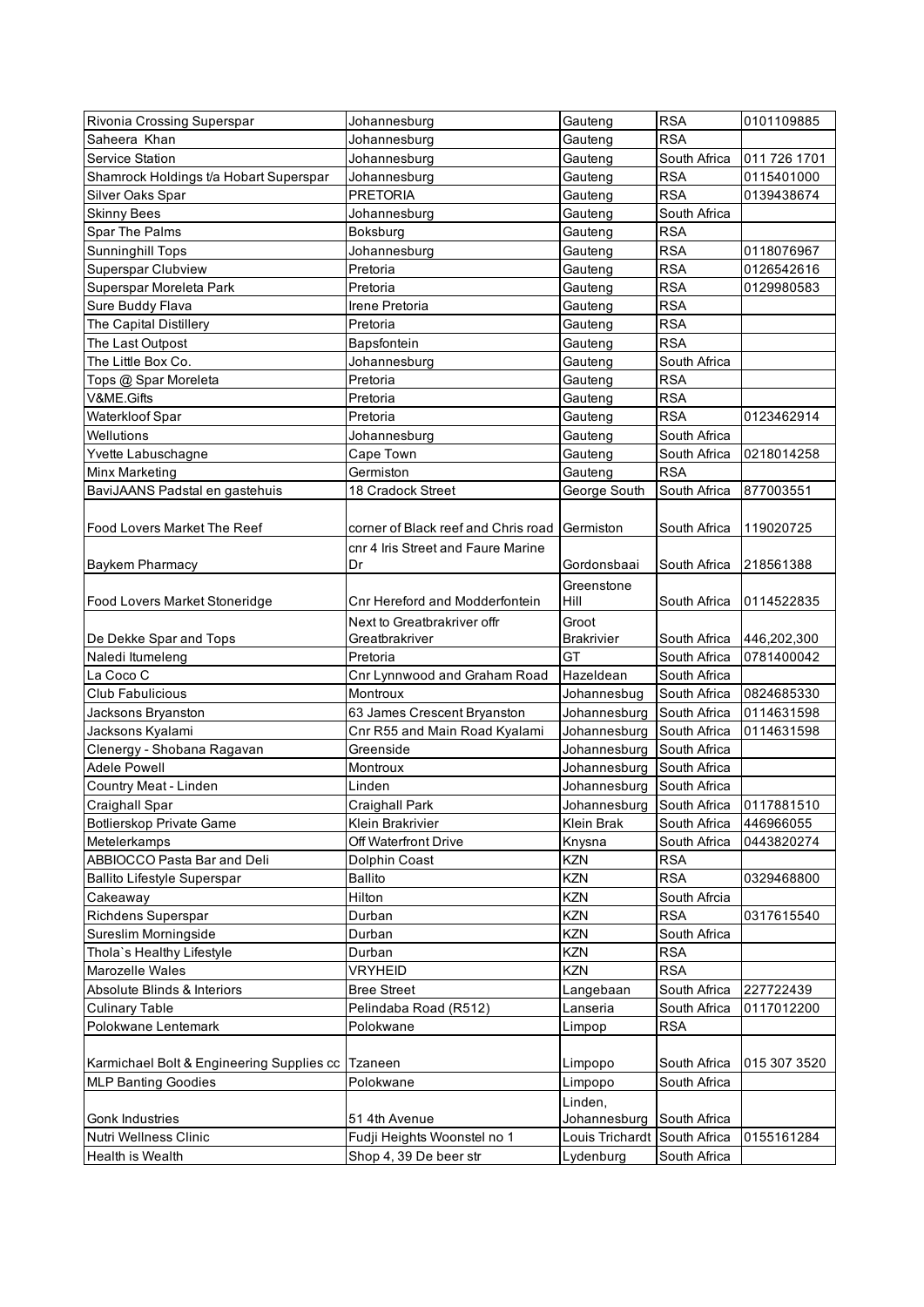| Health Watch Natural Food Store and Gifts                 | Dullstroom                     | Mpumalanga                 | South Africa |             |
|-----------------------------------------------------------|--------------------------------|----------------------------|--------------|-------------|
| Foodies                                                   | Nelspruit                      | Mpumalanga                 | South Africa |             |
| <b>Arbor Guest House</b>                                  | Newcastle                      | Mpumalanga                 | South Africa |             |
| <b>Coniforest Nursery</b>                                 | <b>Bethal</b>                  | Mpumalanga                 | <b>RSA</b>   |             |
| El Roi Life                                               | Ermelo                         | Mpumalanga                 | <b>RSA</b>   |             |
| Michelle Tebeila                                          | Nelspruit                      | Mpumalanga                 | <b>RSA</b>   |             |
| Nunu Lief Gifts and Decor                                 | Secunda                        | Mpumalanga                 | South Africa |             |
| <b>Piet Retief Pharmacy</b>                               | <b>Piet Retief</b>             | Mpumalanga                 | South Africa | 0178262117  |
| Shirese du Plessis                                        | Secunda                        | Mpumalanga                 | <b>RSA</b>   |             |
| <b>SPAR MIDDLEBURG MALL</b>                               | <b>MIDDELBURG</b>              | Mpumalanga                 | <b>RSA</b>   | 0132441236  |
| <b>SPAR MIDWATER</b>                                      | <b>MIDDELBURG</b>              | Mpumalanga                 | <b>RSA</b>   | 0132441913  |
| The Woman's Food                                          | Secunda                        | Mpumalanga                 | <b>RSA</b>   |             |
| Charlotte van Dyk                                         | Secunda                        | Mpumalanga                 | South Africa |             |
|                                                           |                                |                            |              |             |
| Macbanana                                                 | Between Palm Beach and Munster | Munster                    | South Africa | 0393191033  |
| <b>Brad Bell</b>                                          | Pietermaritzburg               | <b>NL</b>                  | South Africa | 0662027335  |
| Die Geel Kombuis                                          | Kuruman                        | Noord Kaap                 | South Africa |             |
| <b>Baillie Park Spar</b>                                  | Potchefstroom                  | North West                 | <b>RSA</b>   | 0182905692  |
| Die Krat Padstal                                          | Potchefstroom                  | North West                 | <b>RSA</b>   |             |
| <b>Liquor City Vryburg</b>                                | Vryburg                        | North West                 | <b>RSA</b>   | 0531500007  |
| Living Proof and Wellness Store                           | Tzaneen                        | North West                 | South Africa |             |
| Rombrand Forensic Consultants (Pty) Ltd                   |                                |                            |              |             |
| t/a Band Filling Station                                  | Jan Kempdorp                   | Northern Cape RSA          |              | 0534561141  |
| <b>Anel Muller</b>                                        | Hartsvallei                    | Northern Cape South Africa |              |             |
| Zelna Pholman                                             | Kuruman                        | Northern Cape RSA          |              |             |
| The Island Superspar                                      | Hartbeespoort                  | Northwest                  | <b>RSA</b>   | 0129401548  |
|                                                           |                                |                            |              |             |
| Brauhaus Handel (PTY) LTD T/A Brauhaus<br>Afrika          | Rustenburg                     | Northwest                  | <b>RSA</b>   |             |
| Amour Pinto Ribeiro                                       | <b>Thornhill Estate</b>        | Polokwane                  | South Africa |             |
| <b>Grincourt Nature Reserve</b>                           | Portion 4                      | Polokwane                  | South Africa |             |
| <b>Bio-Bant Consulting</b>                                | 86 Park Drive Central          | Port Elizabeth             | South Africa |             |
| Freshways Fruit & Veg                                     | Moreletapark                   | Pretoria                   | South Africa | 129982434   |
|                                                           |                                |                            |              |             |
| Monumentpark Superspar PTY (LTD) Reg<br>no 2014/197725/07 | <b>Monument Park</b>           | Pretoria                   | South Africa | 0124608161  |
| Elardus Park Superspar (Tops)                             | <b>Elardus Park</b>            | Pretoria                   | South Africa | 123482059   |
|                                                           |                                |                            |              |             |
| Glenfair Superspar (Copper Sunset 223<br>(Pty) Ltd        | Cnr Lynnwood & Daventry Rd     | Pretoria                   | South Africa | 123481348   |
| Pieter du Plessis                                         |                                | Pretoria                   | South Africa | 128085541   |
| Lemon and Lime                                            | La Montagne<br>8 Central Road  |                            | South Africa | 736980737   |
|                                                           |                                | Pringle Bay                |              |             |
|                                                           |                                | R27 and                    |              |             |
|                                                           |                                | R315,                      |              |             |
| Weskus Padstal                                            | <b>West Coast Road</b>         | Yzerfontein                | South Africa | 728728840   |
| Karoo Padstal                                             | 17 Leeb Street                 | Richmond                   | South Africa |             |
| Rene Geringer                                             | Amberfield North               | Rooihuiskraal              | South Africa | 728310585   |
| Wild Peacock (PTY) LTD 2008/022635/07                     | Plankenburg                    | Stellenbosch               | South Africa | 218013663   |
| Gilga Wines                                               | Stellenbosch Kloof Road        | Stellenbosch               | South Africa |             |
| <b>Michel Greyling</b>                                    | Oosterville                    | Upington                   | South Africa |             |
| Laser Lief                                                | Harmony                        | Virginia                   | South Africa |             |
| Leandrie Venter                                           | Vivo Vleismark                 | Vivo                       | South Africa | 0824589090  |
|                                                           |                                |                            |              | +2781477599 |
| Annemarie Terblanche                                      | George                         | <b>WC</b>                  | South Africa | 2           |
| Nostalgiewinkel                                           | Grootbrak                      | Western Cape               | <b>RSA</b>   |             |
| Karma Chameleon                                           | Philadelphia                   | Western Cape               | South Africa |             |
| Olive Branch Deli                                         | Cape Town                      | Western Cape               | <b>RSA</b>   |             |
| <b>Banting Baker Gigi</b>                                 | Cape Town                      | Western Cape               | South Africa |             |
| <b>TOPS Parklands</b>                                     | Cape Town                      | Western Cape               | <b>RSA</b>   | 0215564958  |
| Spar Cape Quarter                                         | Cape Town                      | Western Cape               | <b>RSA</b>   | 0214180360  |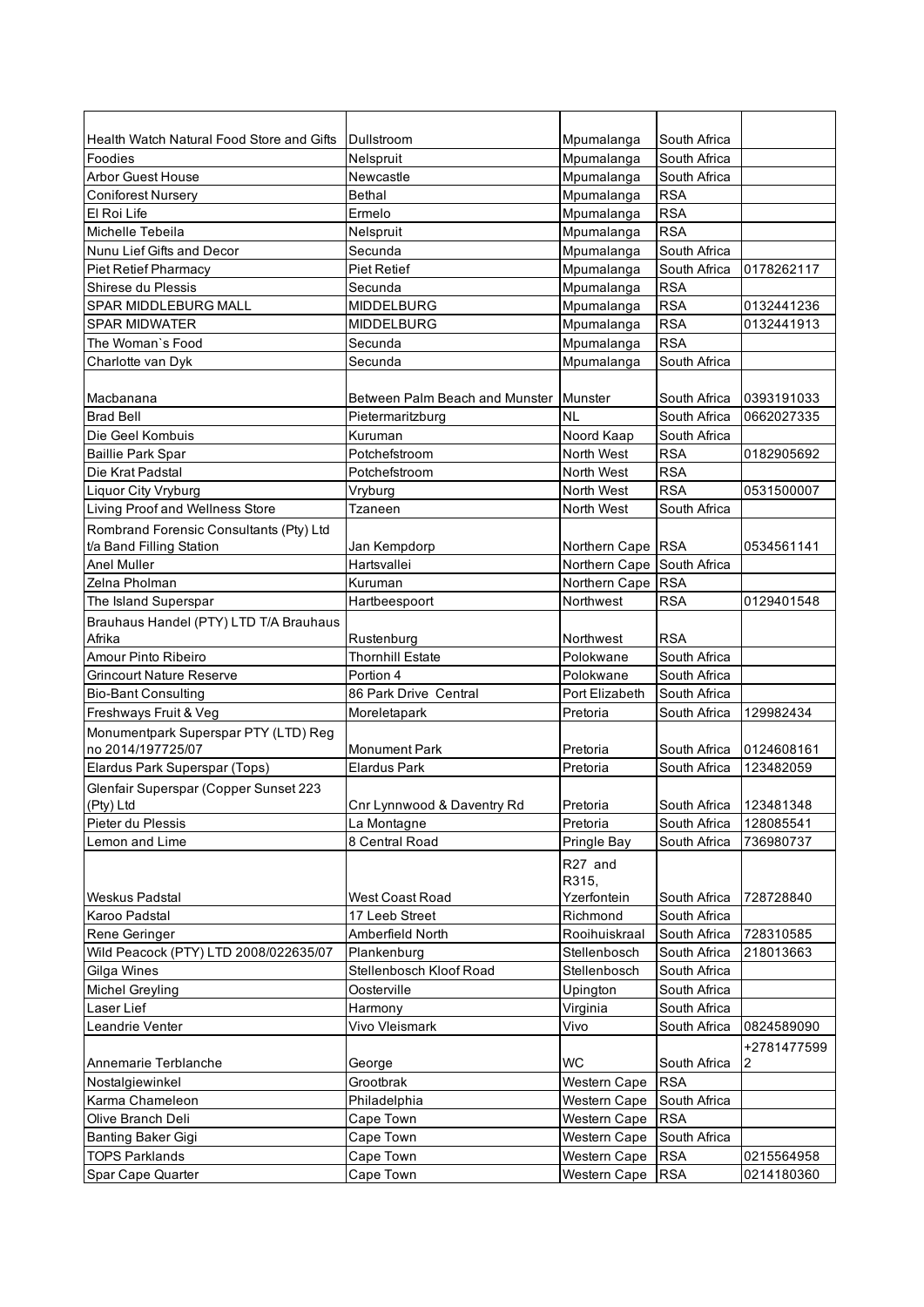| Meerendal Wine Estate PTY LTD -          |                        |                     |              |               |
|------------------------------------------|------------------------|---------------------|--------------|---------------|
| Farmstall                                | Cape Town              | Western Cape        | South Africa | 021 975 1655  |
| 4 Sheep (Admiror Trading T/A 4 Sheep)    | <b>Beaufort Wes</b>    | Western Cape        | South Africa | 234144117     |
| A little taste of Italy                  | Cape Town              | Western Cape        | <b>RSA</b>   | 0825555056    |
| Alpine Deli                              | Cape Town              | Western Cape        | <b>RSA</b>   |               |
| Andree Muntingh                          | Vredendal              | Western Cape        | <b>RSA</b>   |               |
| Banting Baker Gigi West Coast            | Cape Town              | Western Cape        | <b>RSA</b>   |               |
| Basilei Handcrafted Confectionery (PTY)  |                        |                     |              |               |
| Ltd                                      | Strand                 | Western Cape        | South Africa |               |
| <b>Biltong Hoekie</b>                    | Worcester              | Western Cape        | <b>RSA</b>   | 0233472536    |
| <b>Blue Crane Farm Shop</b>              | Heidelberg             | Western Cape        | <b>RSA</b>   | 0824216446    |
| Bohemian Gin Bar                         | Langebaan              | Western Cape        | South Africa |               |
| <b>Brink's Spar Villiersdorp</b>         | Villiersdorp           | Western Cape        | <b>RSA</b>   | 0288401200    |
| Die Boord Superspar                      | Stellenbosch           | Western Cape        | <b>RSA</b>   | 0218870027    |
| <b>Elvis Brew</b>                        | George                 | Western Cape        | <b>RSA</b>   | 0444920532    |
| Farhana Gaffoor                          | Cape Town              | Western Cape        | <b>RSA</b>   |               |
| G Gorder                                 | Cape Town              | Western Cape        | South Africa |               |
| Geskenke en Goeters                      | <b>Bellville</b>       | Western Cape        | <b>RSA</b>   |               |
| Gin Tin Infusion                         | Cape Town              | Western Cape        | <b>RSA</b>   |               |
|                                          |                        |                     |              | $+27(0)21876$ |
| Grande Provences Properties Ltd          | Cape Town              | Western Cape        | South Africa | 8600          |
| <b>Health Emporium Online</b>            | Cape Town              | Western Cape        | <b>RSA</b>   |               |
| <b>Healthy Life</b>                      | Plettenberg Bay        | Western Cape        | <b>RSA</b>   |               |
| Helene Lourens                           | Melkbosstrand          | Western Cape        | South Africa | 021 300 6225  |
| Kamma Crystal Investments t/a Baillies   | Plettenbergbay         | Western Cape        | South Africa |               |
| Karoospens                               | Riebeek Kasteel        | Western Cape        | South Africa |               |
| Lime Tree Cafe Pty Ltd                   | Cape Town              | Western Cape        | <b>RSA</b>   | 0217121497    |
| Low Carb Connect                         | Cape Town              | Western Cape        | South Africa |               |
| Lydia de Waal                            | Wildernis              | <b>Western Cape</b> | <b>RSA</b>   |               |
| Lynn Du Preez                            | Cape Town              | <b>Western Cape</b> | South Africa |               |
| Mandy Allen-Smit                         | Cape Town              | Western Cape        | <b>RSA</b>   |               |
| Mannabay Hotel                           | Cape Town              | Western Cape        | South Africa | 214611094     |
| Milkwood Deli                            | Cape Town              | Western Cape        | <b>RSA</b>   |               |
| Mr Nick Winearls                         | Cape Town              | Western Cape        | South Africa | 0827292825    |
| Nelene Cronje                            | Cape Town              | Western Cape        | <b>RSA</b>   |               |
| Pick n Pay Willowbridge                  | Cape Town              | Western Cape        | <b>RSA</b>   |               |
| Plattekloof Superspar                    | Cape Town              | Western Cape        | <b>RSA</b>   | 0219111010    |
| <b>Print Logic</b>                       | Cape Town              | Western Cape        | <b>RSA</b>   |               |
| Serendipity - Fusion Deli                | Cape Town              | Western Cape        | <b>RSA</b>   |               |
| Some Thyme                               | Cape Town              | Western Cape        | South Africa |               |
| Spar Hout Bay                            | Cape Town              | Western Cape        | <b>RSA</b>   |               |
| <b>Stables Restaurant</b>                | Stilbaai               | Western Cape        | <b>RSA</b>   |               |
| Sureslim Durbanville                     | Cape Town              | Western Cape        | South Africa | 0216714255    |
| The Darling Wine Shop                    | Darling                | Western Cape        | <b>RSA</b>   |               |
| The Foodbarn Deli & Tapas Bar            | Cape Town              | Western Cape        | South Africa | 021 789 1966  |
|                                          | Durbanville            |                     |              | 0219143915    |
| The Vineyard Deli<br><b>Unicorn Cove</b> |                        | Western Cape        | <b>RSA</b>   |               |
|                                          | Langebaan<br>Cape Town | Western Cape        |              |               |
| We Love Low Carb                         |                        | Western Cape        | <b>RSA</b>   |               |
| Winnie Olivier                           | Cape Town              | Western Cape        | <b>RSA</b>   |               |
| Wonderling                               | Cape Town              | Western Cape        | South Africa |               |
| Yabulela Gift Hampers                    | Somerset West          | Western Cape        | South Africa | 0218517854    |
| <b>Heatherpark Superspar</b>             | George                 | <b>Western Cape</b> | <b>RSA</b>   | 0448700911    |
|                                          |                        |                     |              | 26481149000   |
| Kitchen Investments Cc                   | Klein Windhoek         | Windhoek            | South Africa | 7             |
| <b>Bellezar</b>                          | Durban                 |                     |              | 0315612173    |
| African Brand Company (Pty) Ltd          | Claremont              |                     |              | 0727608864    |
| Tyrone Fruits Pty Ltd                    | Randburg               |                     |              | 0116465429    |
| Natures Way The Crags (Pty) Ltd          |                        |                     |              | 0445348849    |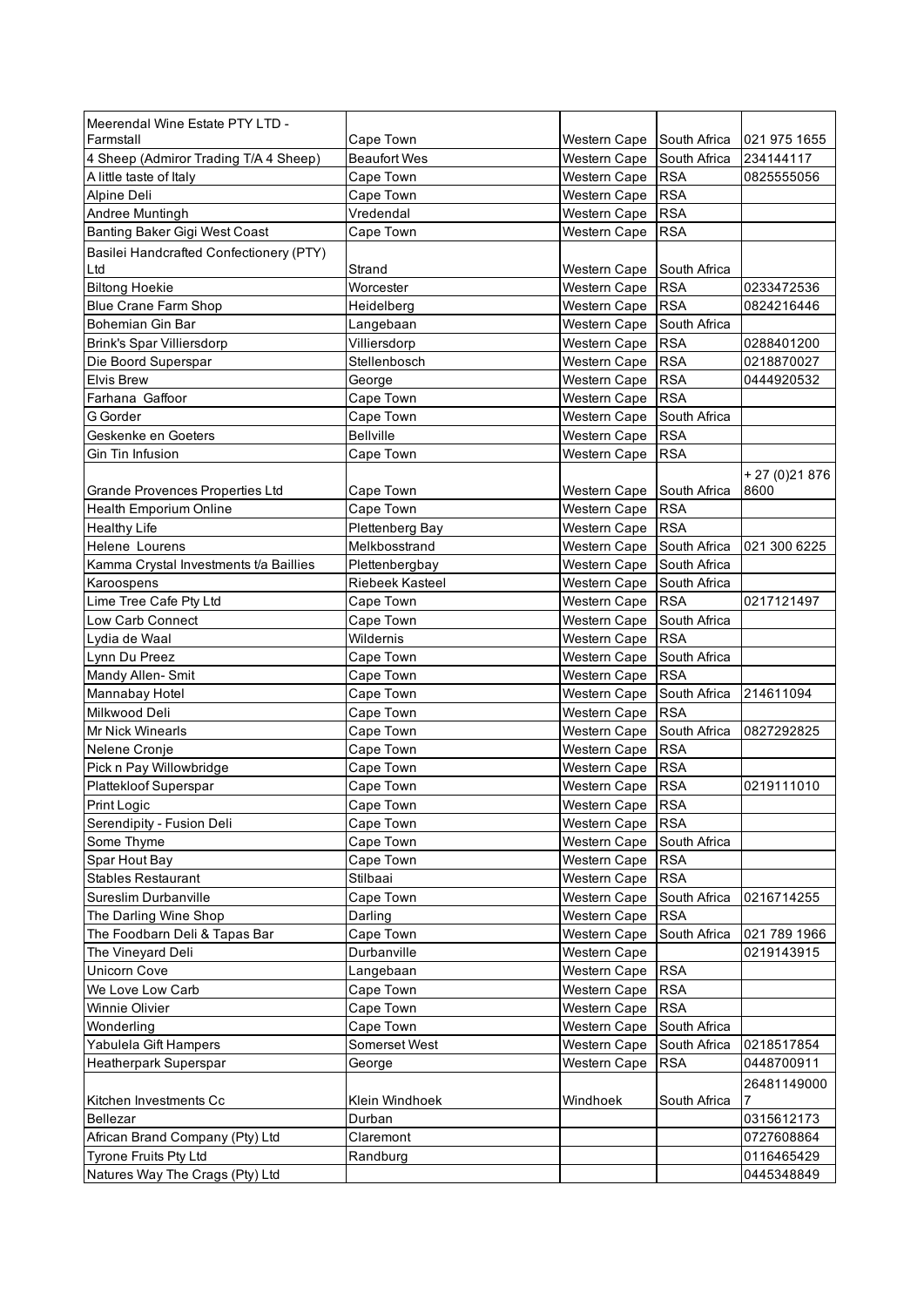| Kamma Kaap                               | Pretoria                          |              | 0605086067 |
|------------------------------------------|-----------------------------------|--------------|------------|
|                                          | Pretoria, every first Saturday of |              |            |
| <b>Banting Market</b>                    | every month                       |              |            |
| Tops @ Spar The Palms                    | Boksburg                          |              |            |
| <b>KOPO</b> Gabanthate                   |                                   |              | 0771830668 |
| Retail Crossing Superspar                | Roodepoort                        |              | 0114750884 |
| Tredici                                  | Swellendam                        |              | 0285142216 |
| Deli in Parys                            | Freestate                         |              | 0824522588 |
| SPAR DELY RD                             | Pretoria                          |              | 0123489512 |
| <b>Aline Britz</b>                       | <b>Heuwelsig Sentrum</b>          |              |            |
| <b>GO ZONE</b>                           | Duynefontein                      |              |            |
| Grow Green Distribution                  | Sandton                           |              |            |
| Susan Wucherpfennig                      | Langebaan                         |              |            |
| Anna-Marie Groenewald                    | Jan Kempdorp                      |              |            |
|                                          |                                   |              | 0614596320 |
| Jacksons Bryanston Eatery                | Bryanston                         |              |            |
| Jamie Van Den Heever                     |                                   |              |            |
| Parnona Pty T/A Euro Superspar           | Vereeniging                       |              | 0164236691 |
|                                          |                                   |              |            |
| Amari Health and Wellness Centre Pty LTD |                                   |              |            |
| Anette Boshoff                           |                                   |              |            |
| Annette Boshoff                          |                                   |              |            |
| Banting Baker Gigi Helderberg            | <b>Somerset West</b>              |              | 0828619717 |
| Basilei Cafe Paardevlei                  | Cape Town                         |              | 0726789284 |
| <b>BBG Kloof</b>                         | Gardens                           |              |            |
| Beyond Brewing Pty Ltd                   | Durban                            |              | 0835566229 |
| Boerevintage                             |                                   |              |            |
| <b>Buffelspark Vulstasie (Caltex)</b>    | Marikana                          | South Africa |            |
| Bushveld Supermarket t/a Pick n Pay      |                                   |              |            |
| <b>Thaba Mall</b>                        | Thabazimbi                        | South Africa | 147771138  |
| Constantia Padstal                       |                                   |              |            |
| Corli Labuschagne                        | Alberton                          |              | 0846454368 |
| Debra Williams                           | Musina                            |              |            |
| Decor Hardware                           | George                            | South Africa | 448841115  |
| Diane Boorman                            |                                   |              |            |
| Entertainment                            |                                   |              |            |
| <b>Fabullicious Nutrition Club</b>       |                                   |              |            |
| Farm Fresh Deli Bethlehem                |                                   |              |            |
| <b>FEINES</b>                            |                                   |              |            |
| Francicke Gerber                         | Matieland                         |              | 0725996954 |
| Gift Boxed                               |                                   |              |            |
| Good Health Hold                         | North West                        |              | 0724471822 |
| <b>GUDGU</b>                             |                                   |              |            |
| Homespun Deli and Gifts                  |                                   |              |            |
| <b>HYGGE HYGGE</b>                       | <b>Western Cape</b>               |              |            |
| Infullcolour                             |                                   |              |            |
| K2 Purified Water                        | Kathu                             |              | 0716061290 |
| <b>KAROOPLAAS</b>                        | Steynsburg                        |              |            |
|                                          |                                   |              |            |
| Kwikspar Welgelegen                      | Welgelegen                        |              | 0215582075 |
| Loco Liquor Blairgowrie                  |                                   |              |            |
| Mandy-Allen Smit                         |                                   |              |            |
| <b>Marinus Mans</b>                      |                                   |              |            |
| MELKSTAL RUSTENBURG                      | Rustenburg                        | South Africa | 145921333  |
| Monte Louis (pty) Ltd                    | Northern Cape                     |              |            |
| Nahoon Spar                              |                                   |              |            |
| <b>NURWELL</b>                           |                                   |              |            |
| Parkmore Kwikspar                        | Sandton                           |              | 0118840314 |
| Pharma Valu Bromhof                      |                                   |              |            |
| Pharma Valu Die Hoek                     |                                   |              |            |